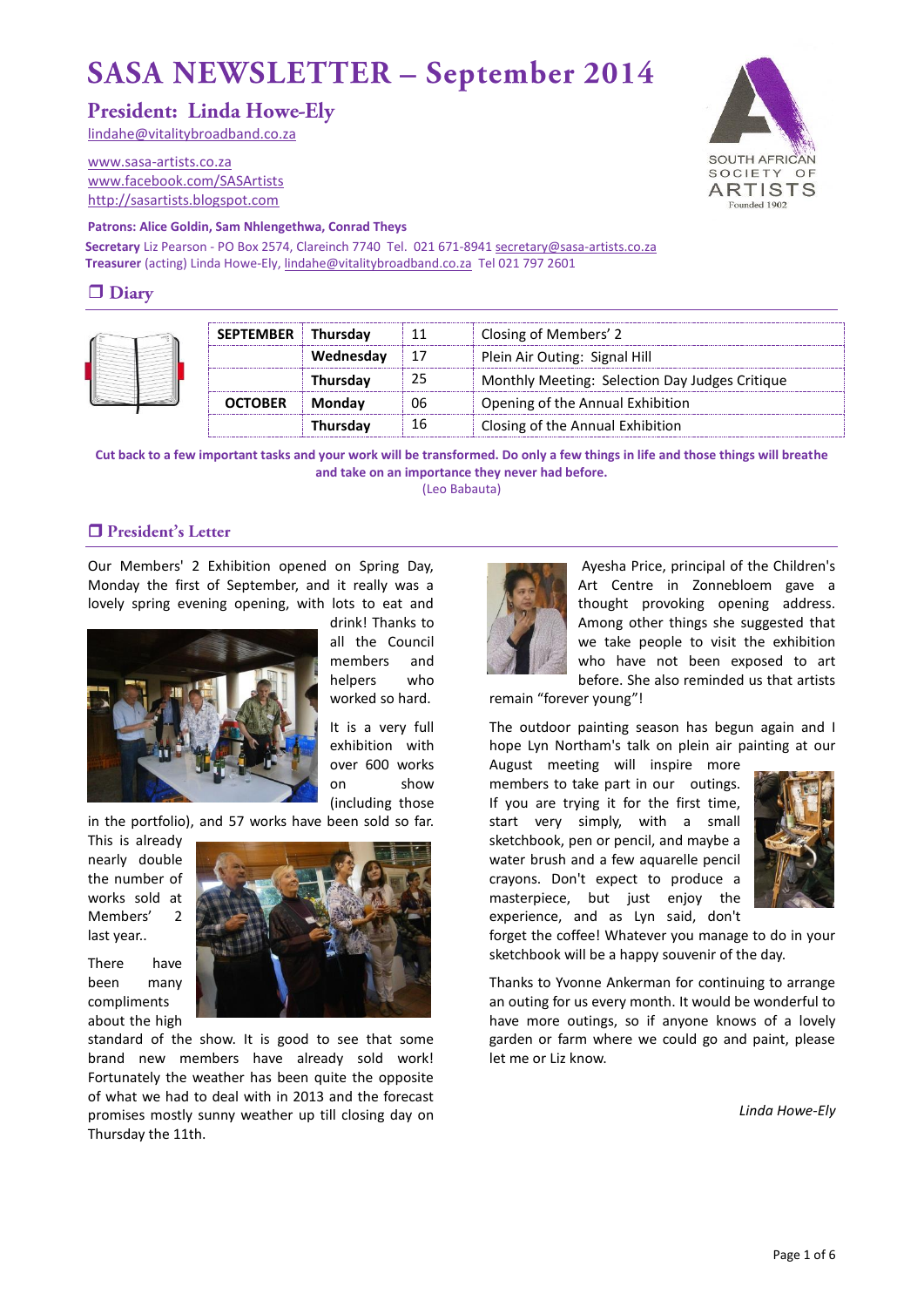### Member News and Happenings

The noticeboard is put up at every monthly meeting and the latest news from the art world put up for your information. You are invited to bring along your own bits of information to post on the board. Members are also welcome to put up notices advertising their art related products or classes. If you want to know more, contact Solly Gutman on 021 434 8355 or send an email to [brights@telkomsa.net](mailto:brights@telkomsa.net) or if you have any news you would like to share, email [secretary@sasa-artists.co.za.](mailto:secretary@sasa-artists.co.za)

In August we had 11 new members join our society.

- $\mathbf{\hat{x}}$  Jean Mayhew
- $\mathbf{\hat{x}}$  Kristen McClarty
- $\mathbf{\hat{x}}$  Linda Butler
- $\mathbf{\hat{x}}$  Beth Jacobs-Ferreira
- Christine Crowley
- $\mathbf{\hat{x}}$  Margo Dekker

 $\hat{x}$  Peace Petty of Hermanus

- $\mathbf{\hat{x}}$  Carrie Lam
- $\mathbf{\hat{x}}$  Nasser Nour
- Willie Steyn
- $\mathbf{\hat{x}}$  Lyn Horn

Welcome, and we hope to see you at our monthly meetings.



Our sympathies and thoughts are with Margie Johnson who recently lost her husband, Rob. Margie is well known to many of our members both as a teacher and

Congratulations to **Ron Waldeck** who achieved 4<sup>th</sup> place in the Category 17 - Floral Realism section of the **2014 American Art Awards**. Ron's for her demonstrations, lectures and critiques at past monthly meetings. Rob was her great support and we will miss his presence at our exhibition openings.

entry, 'Jasmine Flowers' competed against artists from 51 countries around the world.

Again, a special request for members to please check their spam boxes. The internet sometimes does strange things and will put the oddest emails into 'spam'. There is also one email that we cannot trace - [21311989@wpgu.co.za](mailto:21311989@wpgu.co.za) which may be going through another server. If anyone can identify this address, please email [secretary@sasa](mailto:secretary@sasa-artists.co.za)[artists.co.za.](mailto:secretary@sasa-artists.co.za)

### **SASA Programme - What's on**

#### **Monthly Meetings**

SASA Monthly Meetings are held at the Athenaeum, Boundary Terraces, off Campground Road, Newlands, on the last Thursday of every month at 19h00. Entry is R10 for members and R20 for guests, including refreshments. The library will be open from 17h45 to 18h45 – your membership card is your access to the library.

**Thursday 28 August: On Outdoor (Plein Air) Painting with Lyn Northam**. Lyn gave all the members present a great insight into the world of plein air painting, from what to look for, what to take with you, setting up and most importantly, advice on just enjoying the process whether you produce a fabulous work of art or not. Thank you, Lyn, for an inspiring evening.



**Thursday 25 September: Critique Evening with the Selection Weekend Judges:** Now is your chance to ask all those questions raised after Selection Weekend. Our judges, Riaan Cronje, Jenny Parsons and David

Oertel will be on hand to give you their reasons for

their scoring. This is open to all members who put work in for judging but more specifically for those works that didn't make the selection. Bring the work that you entered on Selection Weekend, along with the score you achieved – it's always interesting to hear what others have to say about artwork in general and how they perceive your work in particular.

**Thursday 30th October: Lynne Marie Eatwell Demo:** Well-known artist, Lynne Marie Eatwell will be giving us a demonstration of how she goes about her work. Make sure you make a note in your diaries for this one. Details in next month's newsletter.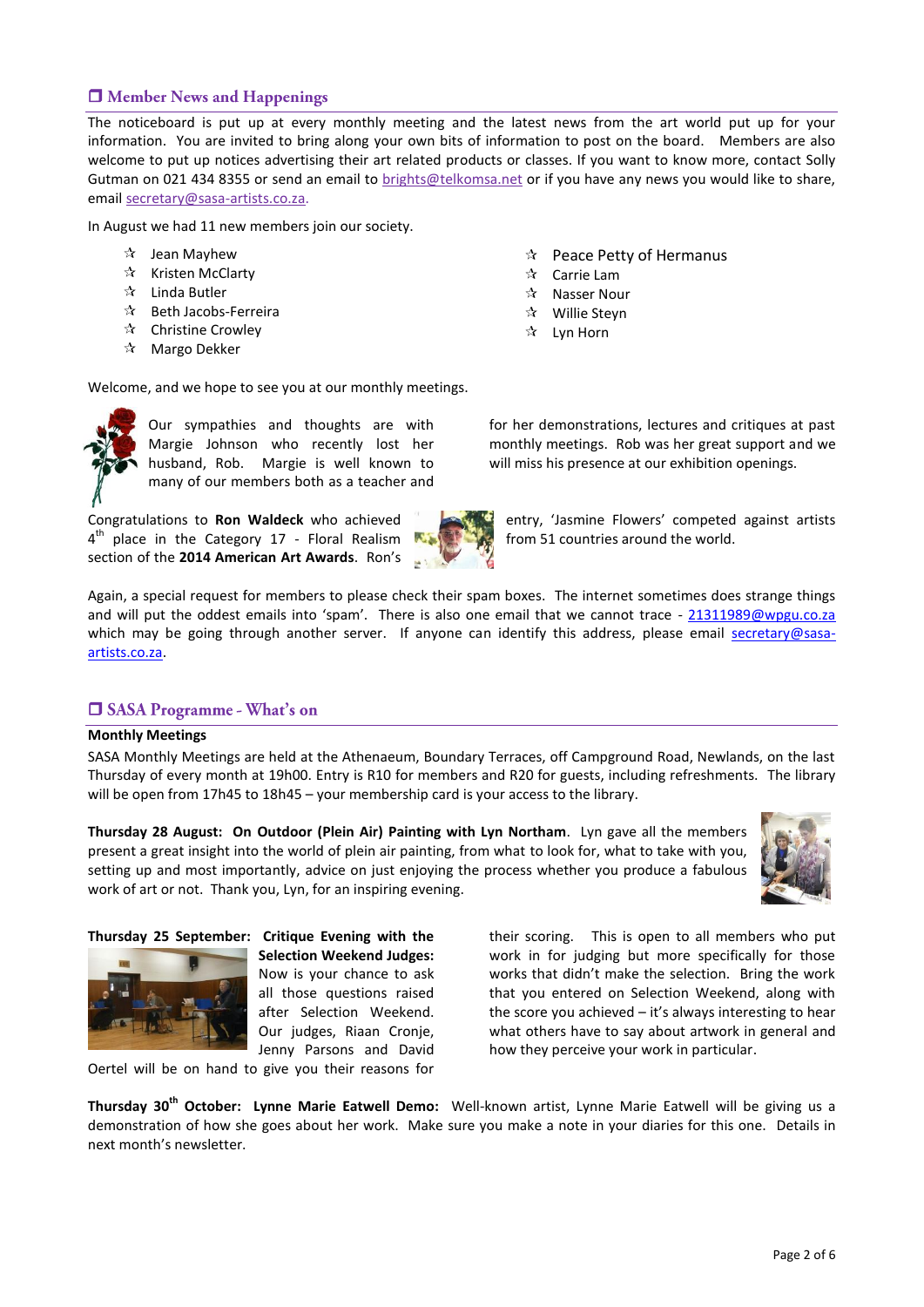### $\Box$  Exhibitions

#### **Congratulations to our prize winners from Selection Weekend.** The 'Best of' winners are:

| 豢 | Best Oil              | $\ddotsc$ | Laura Wenman          |
|---|-----------------------|-----------|-----------------------|
| 豢 | <b>Best Acrylic</b>   | $\ddotsc$ | Margie Taswell-Yates  |
| 楽 | <b>Best Drawing</b>   |           | Adele Galgut          |
| 楽 | <b>Best Pastel</b>    | $\ddotsc$ | Charles van der Merwe |
| 豢 | Best Watercolour      |           | Pam Quinlan           |
| 楽 | <b>Best Sculpture</b> | $\ddotsc$ | Peter Nicolle         |

The top 12 point scorers are Dale Elliott, Jeremy Day, Lolly Hahn-Page, Lyn Northam, Mel Elliott, Penny Steynor, Iris van Dyk, Laura Wenman, Thea Darlow, Evan Douglas, Charles van der Merwe and Margie Taswell-Yates.

If you scored 25 points or more, you will be eligible to exhibit at the Merit Exhibition early next year. Everyone who qualified will be notified in due course.

#### **Members' 2 Exhibition: 1 – 11 September:**

Members' 2 is currently in full swing and sales have been really good. If you haven't already visited the Sanlam Hall at Kirstenbosch, make your way there before Thursday  $11^{\text{th}}$ .

#### **Annual Exhibition: 6 – 16 October:**

Preparations for the  $108<sup>th</sup>$  Annual exhibition are well under way. If you had work selected for the Annual, you will need to bring that work to Kirstenbosch on the morning of  $6<sup>th</sup>$  October – all the details are on the Conditions of Entry you received for Selection. Remember that all canvas boards and thin stretched canvases must be framed if this had not already been done for selection. If any work is sold prior to the exhibition, it will still have to be exhibited and the relevant commission will be payable.

On a rather sombre note, we have recently had a number of queries on artists copying either other artists' works or using pictures from the internet. When these queries arise, we are obliged to investigate for both your protection and ours. This is not a reflection on the artwork but rather a result of rather complicated copyright laws which we are required to obey.

#### **Other Exhibitions**

The second Prince Albert Art Festival will be from 18<sup>th</sup> -24<sup>th</sup> September. This year they plan to take more art out of the gallery into public spaces where local people gather. It is felt that an art festival generates cultural exchange. Artists and audiences can relate across social barriers. PArt2014 will enhance local exposure to art, provide a unique outlet for artists to show their works and contribute to the small-town economy. Invited artists will work in Prince Albert's public spaces. Supporting and taking part will be SASA Members, Di Ackerman, Christine Thomas, Janet Dirksen and Sally Arnold. For more information contact Sally on [sallyparnold@me.com](mailto:sallyparnold@me.com) or Di on [dfackerman@gmail.com.](mailto:dfackerman@gmail.com) <http://www.part2014.co.za/>

A group exhibition is being held in the old wine cellar at **Nova Constantia**, in Nova Constantia Road, from Saturday  $27<sup>th</sup>$  September for one week, 10 am to 4 pm, until Saturday 4<sup>th</sup> October. There are 17 artists

Diane Johnson-Ackerman **Prince Albert Art Festival** 18th to 24th September 2014

showing a wide variety of work including oils, etchings, photography and fibre art. Contact Christine Bane on 082 869 4001 for further information.

You are invited to the opening of an exhibition of paintings by Mollie Townsend at St. James Retirement hotel at 11 am Saturday  $4^{th}$  October. The exhibition continues until Saturday 11<sup>th</sup> October 2014. Please RSVP your attendance on tel: 021 709 0708 or 021 788 8931/4.



**Café Nood in Claremont** will be celebrating their 1<sup>st</sup> birthday on the evening of the 30<sup>th</sup> October. The evening will comprise an art exhibition and the launch of their partnership with the Red Cross Children's Hospital Trust. 10% of the proceeds of every painting sold will be donated to the trust. Please contact Margo Dekker at 081 671 4475/021 671 4968[, info@cafenood.co.za](mailto:info@cafenood.co.za) if you would like to exhibit one or two paintings. There will be a small hanging fee which will also go towards the hospital

fund. The paintings will be exhibited in the restaurant till mid December.

**The Stellenbosch Arts Association** will be holding their Members' Exhibition from the 13<sup>th</sup> – 25<sup>th</sup> September at the PJ Olivier Arts Centre, 3 Blom Street, Stellenbosch. For more information contact Chris Hal[l chris87hall@gmail.com.](mailto:chris87hall@gmail.com)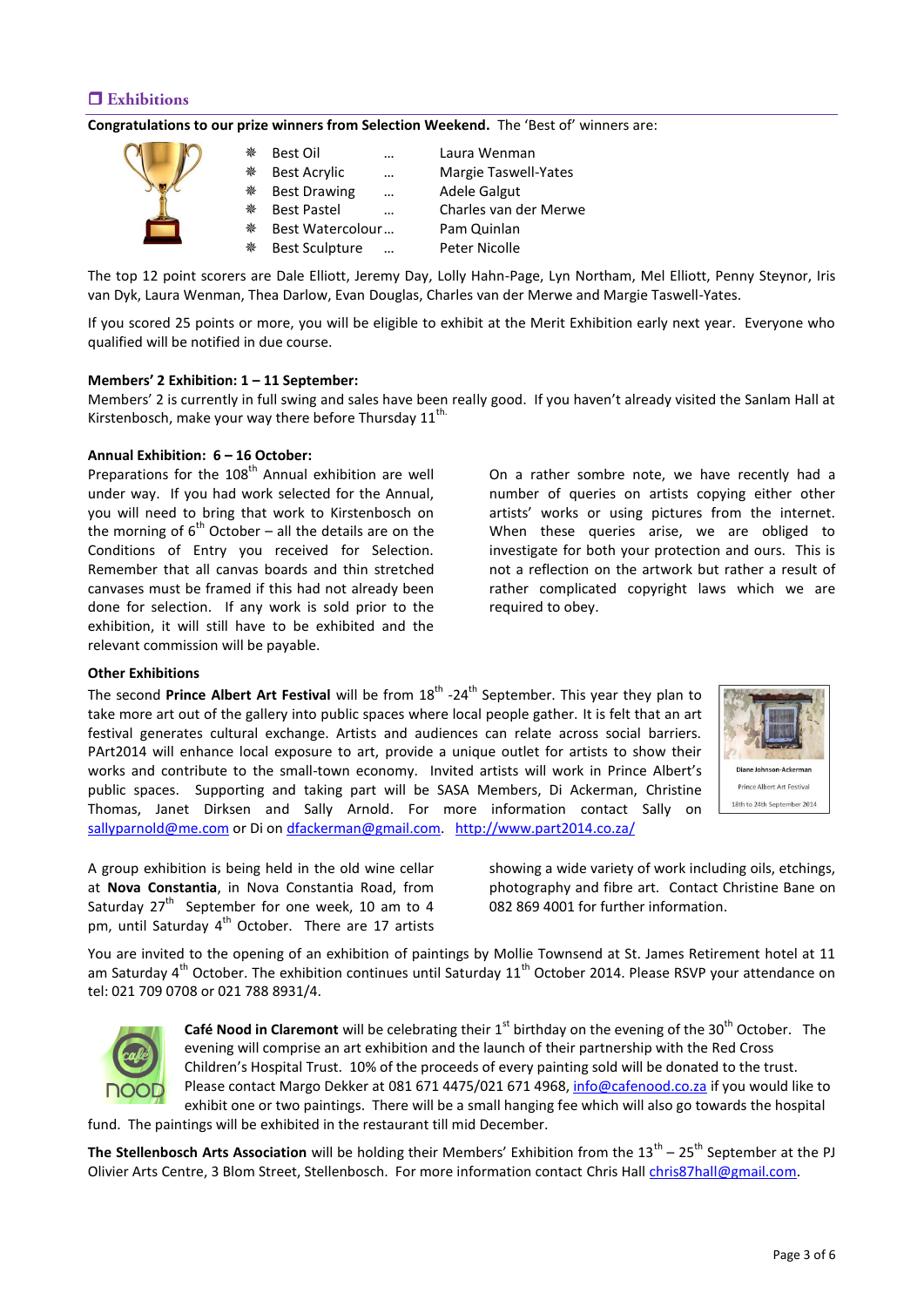### □ Winter Workshops

There is no doubt, from all the comments received, that our workshops this year were an absolute hit with everyone who took part.

The last workshop was the Etching Workshop with Nicholas Esterhuizen and from the sounds of things, a

### **D** Plein Air Outings

Lyn Northam's talk at last month's Monthly Meeting has hopefully inspired members to take advantage of SASA's plein air outings. This month Yvonne has arranged an outing to Signal Hill on the Wednesday  $17<sup>th</sup>$ September from 09h30 – 12h30. Members of the Constantiaberg Art Society will be joining the paint out this



number of etchings will be on display at future exhibitions.

A special thank you to all our teachers who gave their time this year.

> month, and we are going to make this one a "Special Big Paint Out"!

> Please email Yvonne at [yvonnea@soft.co.za](mailto:yvonnea@soft.co.za) to let her know if you are coming. We need a minimum of 5 people at this venue. Please bring your own, lunch, tea, easel, chair, sunhat, and sun protection.

The Western Cape Art Society is planning a plein air excursion on Saturday 13<sup>th</sup> September to the Vergenoegd Wine Estate near Somerset West. They have permission to paint virtually anywhere on the estate, and there are spectacular subjects in every direction! Breakfast is not available, so bring snacks/coffee. Wine-tasting opens at 9.30 am, from which time toilette facilities will also be available in the Manor House. The restaurant is open for lunch. For more information and a detailed map on how to get there, please contact Shelly Deane [wcartsoc@gmail.com.](mailto:wcartsoc@gmail.com)

The Fish Hoek Art Society will be having a paint out at the lower entrance to Kirstenbosch on the 16<sup>th</sup> September. Please contact Cindy on 082 925 2935 or Ann on 083 503 6972 for more information.

**Urban Sketchers Cape Town**: Remember you can consider contacting the Urban Sketchers group about joining in their outings. Go to their facebook page; <https://www.facebook.com/groups/urbansketchcapetown> to find out more. As urban sketchers, they sketch anything drawn on location, indoors or out, from direct observation.

### □ Workshops, Classes and Information

Your 2014 membership card will allow you to claim your 10% discount from the following art shops:

**Deckle Edge – all branches. The Italian Artshop. Village Brush and Canvas. The Art Shop in Hermanus**. You will need to present your new 2014 membership card when claiming your discount, so please ensure that you collect your card at the monthly meeting. All the art shops have instructions to only give the 10% discount to paid up members.

On the 17<sup>th</sup> September there will be a **lecture by William Kentridge** at the Iziko SA National Gallery. Entrance costs vary for each event, and these are on their website [http://www.iziko.org.za.](http://www.iziko.org.za/) You can also contact Lizzie O'Hanlon, Tel. 021 481 3951 (Tuesday to Thursday 10:00–14:00) or email [sangfriends@iziko.org.za.](mailto:sangfriends@iziko.org.za)

On Tuesday 23rd September **the Michaelis Collection** are presenting a lecture by Edward



Saunders on Vermeer. The lecture is hosted by the Friends of Michaelis. Tuesday 23<sup>rd</sup> September 2014, 18h00 for 18h30, TH Barry Lecture Theatre, Iziko SA Museum. **Entrance :** R100 for members; R120 for non-members. Tickets available at the door.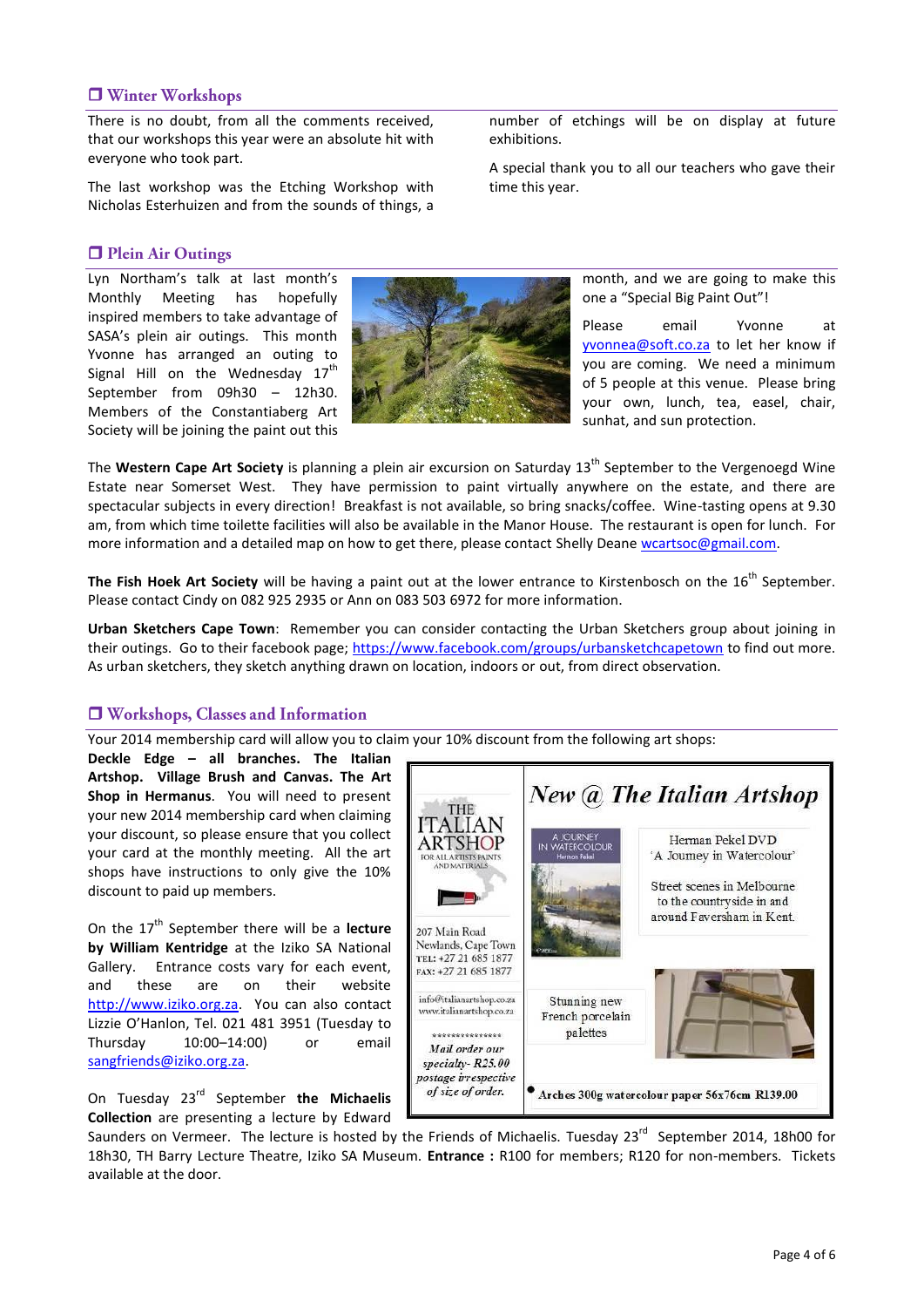If you don't know about it, **First Thursdays** is a public event where Art galleries and cultural events around Cape Town's central city stay open until 9pm or later on the first Thursday of every month, allowing anyone to explore the city on foot and experience the cultural wealth this city has to offer. There is no tour, schedule, or guided walk; that is up to you. Click here for the [map](http://www.first-thursdays.co.za/map/) that's available to help you figure out what to see and where to go by highlighting what is

### $\Box$  Library

Please remember that your current membership number allows you to take two items out every month. It is also important that Audrey Innes is advised timeously if you are unable to return any items. Her email is [audsinnes@hotmail.com.](mailto:audsinnes@hotmail.com)

happening. Also go to their website [www.first](http://www.first-thursdays.co.za/)[thursdays.co.za.](http://www.first-thursdays.co.za/)

Now, in addition to the Cape Town event, **Stellenbosch** will be starting **Last Thursdays**, the first one on the  $26<sup>th</sup>$  of this month. This university town is a hub of creative talent so if you're planning a trip out that way, include this cultural event on your calendar.

> This month there will be a number of magazine back issues on sale at really bargain prices. Beautifully illustrated catalogues will also be available to buy so the earlier you get to the next monthly meeting, the better the choice. Please contact Audrey if you have any queries.

### **O** Arty Facts

We are all aware of the red, yellow, blue and white mantra in mixing paint colours. But it's always nice to explore the different colours the various manufacturers bring out.



In the watercolour range, there is a wonderful pigment blend called Moonglow, marketed under the Daniel Smith brand. It is a three-pigment blend made up of Anthraquinoid Red, Ultramarine Blue and Viridian which greys the resulting violet colour. Selectively blot and lift a surface wash to expose delicate blue-greens. It also makes a great shadow colour.



Not really new, but ignored nevertheless, in the oil and acrylic ranges are the very useful gold, silver, copper and bronze colours. These colours can be used to give a luminescence to an existing colour or can be used on their own to create that shimmer sometimes so hard to get. Most of them are semiopaque and are surprisingly inexpensive. Fun to try.

#### **Pricing Artwork for the Market**

Extracts from [ArtBusiness.com.](http://www.artbusiness.com/expert.html) By author and art consultant, Alan Bamberger.

In order to price your art realistically, you must understand and respect how the art business works. You must step back and objectively evaluate the significance and quality of your art in relation to all other art.

Understanding common mistakes that artists make when setting prices is the first step in this process. The more aware you are of the big picture, of what other artists are creating, how it's being priced and marketed, and who's buying what for how much and why, the better prepared you are to price your art sensibly.

Many artists make the mistake of equating dollar values with psychological factors like how emotionally attached they are to their art. They place special meanings and, therefore, special asking prices on certain pieces of their work, but have little or no

relation to the selling prices of the rest of their art or to art prices in general.

Avoid this pitfall by keeping any art off the market that you feel exceptionally close to or involved with. Keep it in your own personal collection.

The opposite of placing excessively high prices on works of art with high levels of personal meaning or emotional attachment is placing excessively low prices on works of art that lack those qualities. Experienced collectors who bargain hunt for art love when artists' under-price art based on feelings rather than on more objective factors. Consistency in pricing is a cornerstone of successful selling. And don't make the mistake of thinking that your art is so unique that nothing else compares to it. All art is unique. Every artist is unique.

If you're just starting out and have not sold very much, pricing your work based on time, labour, and cost of materials is often the best way to go. You still want